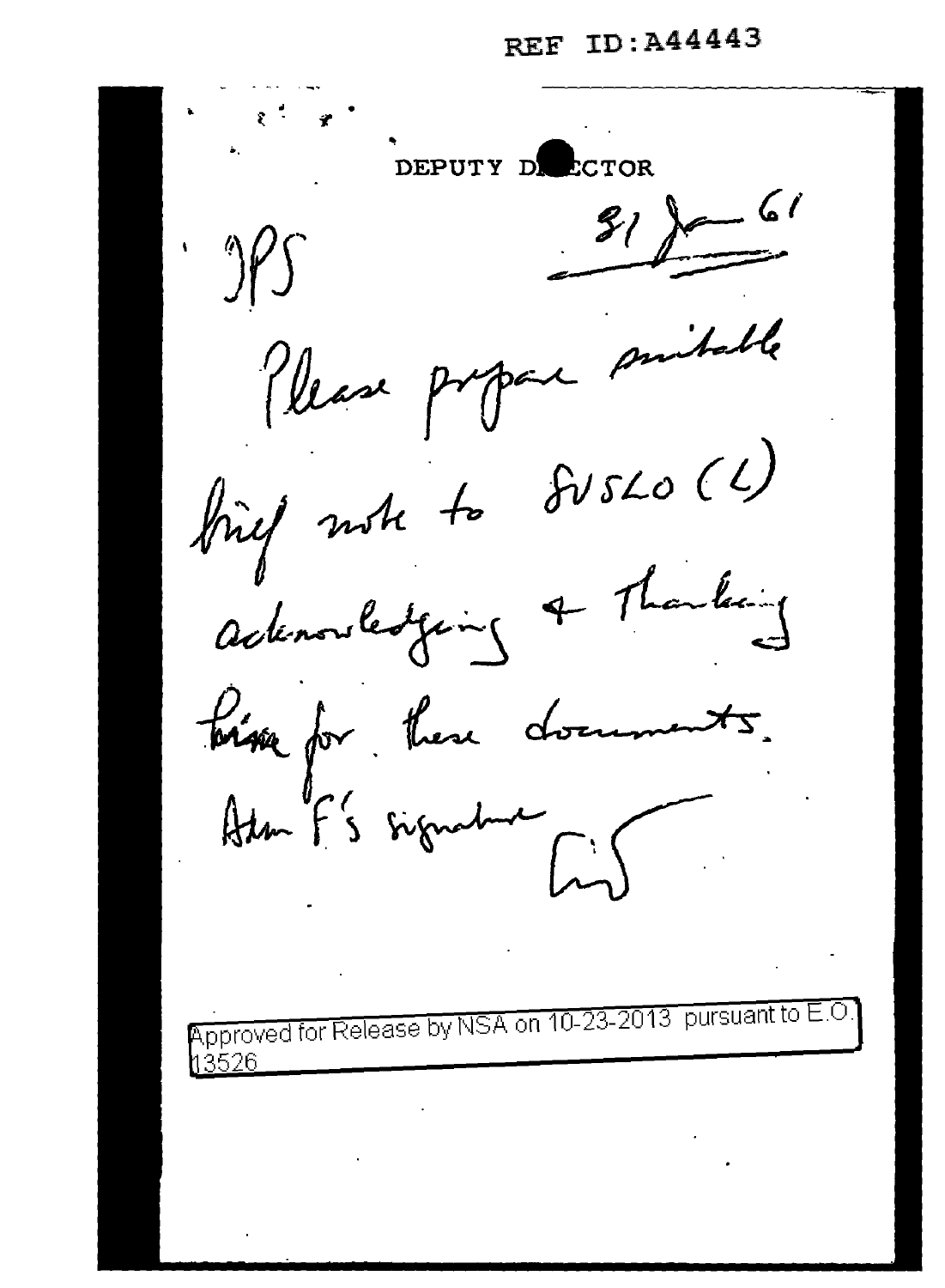

AMERICAN EMBASSY BOX 40, NAVY 100 F.P.O., NEW YORK, N.Y. **SENIOR UNITED STATES LIAISON OFFICER LONDON. ENGLAND** 

**OFFICES OF THE** 

**UNITED KINGDOM MAIL ADDRESS** AMERICAN EMBASSY **GROSYENOR SOUARE** LONDON, W. I

Serial: 18 20 January 1961

Vice Admiral L. H. Frest **Mrecter** National Security Agency Fert George G. Meade, Maryland

**Bear Admiral Frost:** 

The incident of the two planted decuments (subject of my IN 0085) has inspired some interesting press commentary which you might care to read.

I'm inclosing an article from the Manchester Guardian of 18 January about the case, written by Victor Zorza who is ene of the more thoughtful and reliable British columnists. In the same issue he has another article, alse inclesed, which goes into the whale Seviet planting system.

Incidentally, with respect to the two documents in this latest case, it hasn't been published but identical photographs, with a similar cover letter, were mailed to a reporter in the Paris office of the New York Times.

Best regards,

Frank

**FRANK C. AUSTIN** Senior U.S. Liaisen Officer, London

2 Incls  $a/s$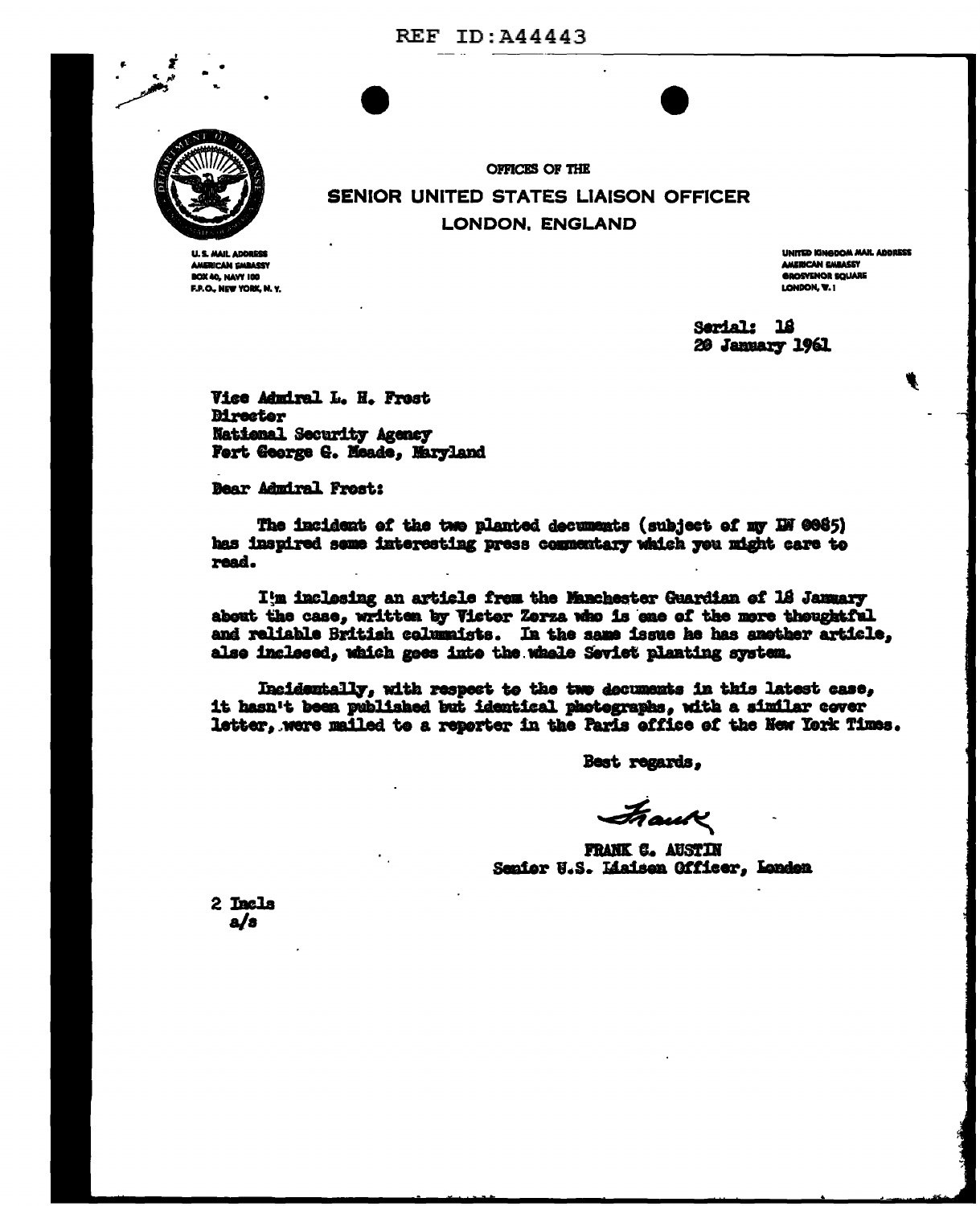

and other cities over the past few<br>search of the past few<br>vears some fifty "confidential,"<br>"secret," and "top secret" docu-<br>ments which , were presented as<br>revealing some of the most embarassing, and potentially explosive,

Western Government secrets. Western Government secrets.<br>
1. In almost all cases the first publication of these documents outside the<br>
1. Soviet block was followed by concerted<br>
1. Soviet block was followed by concerted<br>
1. Moscow radio and other Comm

when their reproductions were flaunted<br>the vine of the newspapers in which<br>they had been planted, appeared to be<br>a compared to be<br>a constraint in the set of the planted, appeared to be<br>next of Falsies." But now that the<br>op  $\overline{\mathcal{L}}$ 

Not the first

The "secret" documents bearing<br>
the "secret" documents bearing<br>
the "secret" documents bearing<br>
the "secretary of the Army, which the<br>
"Daily Express" says have been sent<br>
"through the ordinary post to, an<br>
"unauthorised The "secret" documents bearing  $\mathbb{R}^{n}$ ÙН. مدنآ  $\mathbb{E}[\mathcal{G}^{(i)}]$ intended.

neadures for. which it had been<br>intended. In fact, however, the forgeries which<br>do not finally appear in the press can,<br>in a way, be more dangerous poten-<br>ially than those which receive pub-<br>licity and are exposed for swha

Western service the grain  $\mu$  is<br>usually difficult to separate the grain  $\mu$ .<br>from the chaff. An<br>But the third and sharpest prong is to<br>the delivery to high Western Govern-source<br>ment officials of alleged letters from t 41

 $\mathcal{L}$  and  $\mathcal{L}$ 

*Consultation* 

 $^{\prime}$  exists a system There now

consultation whereby the emergence<br>of any such document is brought by

the recipient Government to the<br>attention of the Government supposed to have originated it, and the kind of

Phantom

The "letter' called the attention of the State Department to the activities reactionary ultranationalist organiof of reactionary ultranationalist organi-<br>
reactions in West Germany—which were<br>
largely a matter of public record—and<br>
recommended, with what appeared to<br>
be the full authority of the Bonn<br>
Embassy, that the United States<br> sations in West Germany-which were<br>largely a matter of public record-and

Atomic weapons

of

This took the form of letters' produced on the forged letterheads of the BBC office in Berlin. The photo-copies<br>of the BBC "letters" were so drawn or the BBC "letters" were so drawn<br>top as to indicate to the recipients—who<br>included the West German Foreign<br>Secretary—that the British Foreign<br>Office had directed the BBC to support<br>the "Göttingen declaration," in which<br>I the counting west German nuclear<br>physicists stated their opposition to the<br>possible arming of the Bundeswehr<br>with atomic weapons. Singe it was well enough known in West Germany that<br>this prospect was not viewed enthusi-<br>astically in Britain, some recipients of<br>the letter may have concluded that<br>peridious Albion was up to its tricks

signal was up to us tricks<br>
While all these "letters" were care-<br>
fully prepared to mislead Western<br>
officials, the "secret" documents<br>
planted in the press show evidence of<br>
more hasty preparation, for they were<br>
produce

political event. A study of the fifty or so documents,<br>political event. A study of the fifty or so documents,<br>of the way in which they were "sur-<br>faced" and "replayed"—to use the<br>iterms coined by "the "intelligence<br>experts